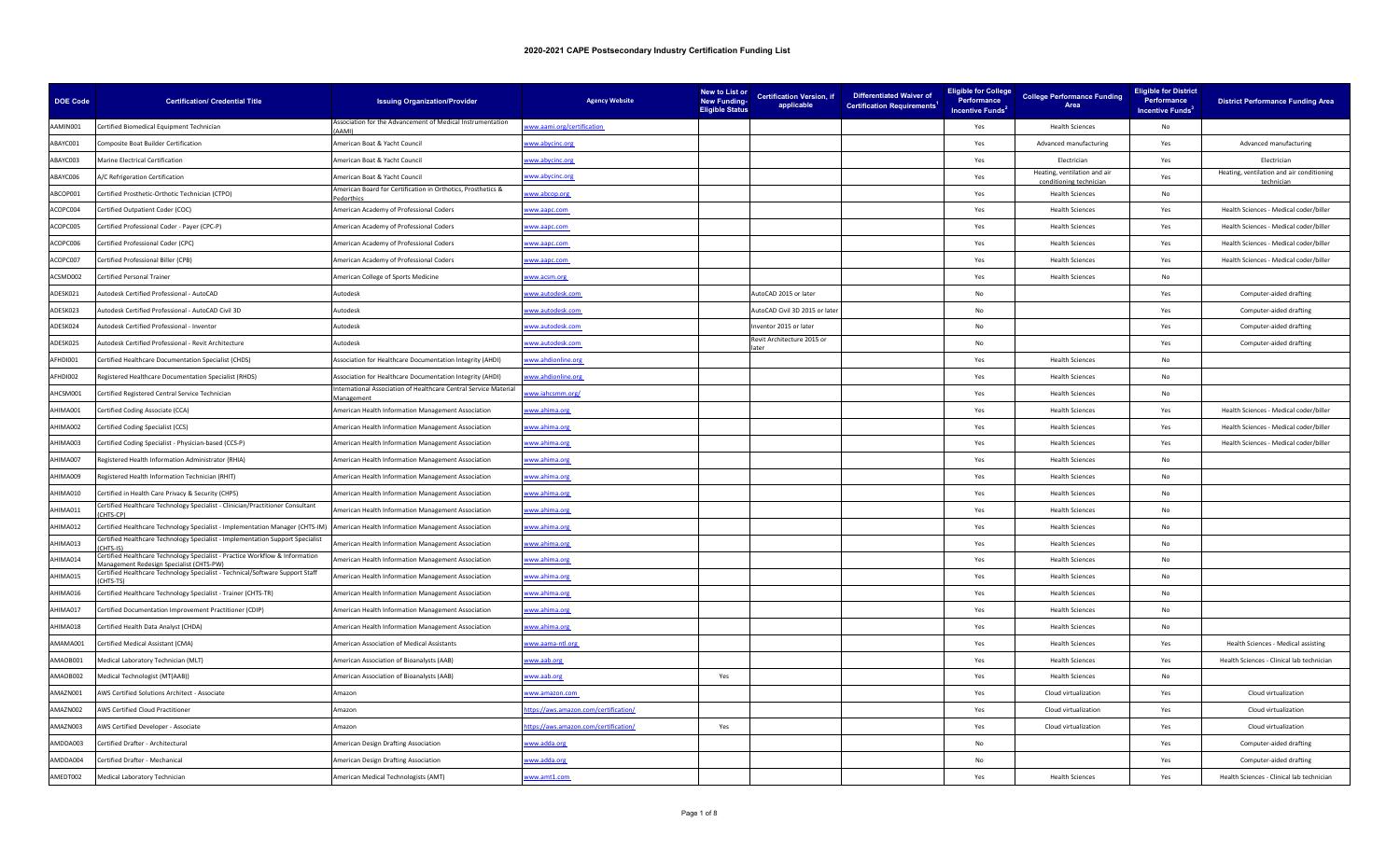| <b>DOE Code</b> | <b>Certification/ Credential Title</b>                             | <b>Issuing Organization/Provider</b>                      | <b>Agency Website</b> | New to List or<br><b>New Funding-</b><br><b>Eligible Status</b> | <b>Certification Version, if</b><br>applicable | <b>Differentiated Waiver of</b><br><b>Certification Requirements<sup>1</sup></b> | <b>Eligible for College</b><br>Performance<br>Incentive Funds <sup>2</sup> | <b>College Performance Funding</b><br>Area | <b>Eligible for District</b><br>Performance<br>Incentive Funds <sup>3</sup> | <b>District Performance Funding Area</b>           |
|-----------------|--------------------------------------------------------------------|-----------------------------------------------------------|-----------------------|-----------------------------------------------------------------|------------------------------------------------|----------------------------------------------------------------------------------|----------------------------------------------------------------------------|--------------------------------------------|-----------------------------------------------------------------------------|----------------------------------------------------|
| AMEDT004        | Registered Medical Assistant (RMA)                                 | American Medical Technologists (AMT)                      | ww.amt1.com           |                                                                 |                                                |                                                                                  | Yes                                                                        | <b>Health Sciences</b>                     | Yes                                                                         | Health Sciences - Medical assisting                |
| AMOPT001        | Certified Paraoptometric Assistant (CPOA)                          | American Optometric Association                           | ww.aoa.org            |                                                                 |                                                |                                                                                  | Yes                                                                        | <b>Health Sciences</b>                     | No                                                                          |                                                    |
| AMRRT002        | Registered Technologist (Radiography)                              | American Registry of Radiologic Technologists             | ww.arrt.org           |                                                                 |                                                |                                                                                  | Yes                                                                        | <b>Health Sciences</b>                     | No                                                                          |                                                    |
| AMRRT003        | Radiologic Technologist (Sonography)                               | American Registry of Radiologic Technologists             | ww.arrt.org           |                                                                 |                                                |                                                                                  | Yes                                                                        | <b>Health Sciences</b>                     | No                                                                          |                                                    |
| AMRRT005        | Registered Technologist - Quality Management (R.T.)                | American Registry of Radiologic Technologists             | ww.arrt.org           |                                                                 |                                                |                                                                                  | Yes                                                                        | <b>Health Sciences</b>                     | No                                                                          |                                                    |
| AMRRT006        | Registered Technologist (Nuclear Medicine)                         | American Registry of Radiologic Technologists             | ww.arrt.org           |                                                                 |                                                |                                                                                  | Yes                                                                        | <b>Health Sciences</b>                     | No                                                                          |                                                    |
| AMRRT007        | Registered Technologist (Radiation Therapy)                        | American Registry of Radiologic Technologists             | ww.arrt.org           |                                                                 |                                                |                                                                                  | Yes                                                                        | <b>Health Sciences</b>                     | No                                                                          |                                                    |
| AMRRT008        | Computed Tomography (CT)                                           | American Registry of Radiologic Technologists             | ww.arrt.org           |                                                                 |                                                |                                                                                  | Yes                                                                        | <b>Health Sciences</b>                     | No                                                                          |                                                    |
| AMSCP001        | listotechnologist, HTL(ASCP)                                       | <b>Imerican Society of Clinical Pathology</b>             | ww.ascp.org           |                                                                 |                                                |                                                                                  | Yes                                                                        | <b>Health Sciences</b>                     | No                                                                          |                                                    |
| AMSCP002        | Medical Laboratory Technician (MLT(ASCP))                          | American Society of Clinical Pathology                    | ww.ascp.org           |                                                                 |                                                |                                                                                  | Yes                                                                        | <b>Health Sciences</b>                     | No                                                                          |                                                    |
| AMSCP005        | Medical Laboratory Scientist (MLS)                                 | American Society of Clinical Pathology                    | ww.ascp.org           | Yes                                                             |                                                |                                                                                  | Yes                                                                        | <b>Health Sciences</b>                     | No                                                                          |                                                    |
| AMSFQ001        | Manager of Quality/Organizational Excellence                       | American Society for Quality                              | ww.asq.org            |                                                                 |                                                |                                                                                  | Yes                                                                        | Advanced manufacturing                     | Yes                                                                         | Advanced manufacturing                             |
| AMSFQ006        | Quality Improvement Associate (CQIA)                               | American Society for Quality                              | ww.asq.org            |                                                                 |                                                | Waiver of work experience                                                        | Yes                                                                        | Advanced manufacturing                     | Yes                                                                         | Advanced manufacturing                             |
| AMSFQ011        | Six Sigma Black Belt (CSSBB)                                       | American Society for Quality                              | www.asq.org           |                                                                 |                                                |                                                                                  | Yes                                                                        | Advanced manufacturing                     | Yes                                                                         | Advanced manufacturing                             |
| AMSFQ012        | Six Sigma Green Belt (CSSGB)                                       | American Society for Quality                              | ww.asq.org            |                                                                 |                                                |                                                                                  | Yes                                                                        | Advanced manufacturing                     | Yes                                                                         | Advanced manufacturing                             |
| AMSTL004        | Professional Designation in Supply Chain Management (PLS)          | Association of Supply Chain Management (ASCM)             | www.apics.org         |                                                                 |                                                |                                                                                  | Yes                                                                        | Advanced manufacturing                     | Yes                                                                         | Advanced manufacturing                             |
| APICS001        | Certified in Logistics, Transportation, and Distribution (CLTD)    | <b>Association of Supply Chain Management (ASCM)</b>      | ww.apics.org          |                                                                 |                                                |                                                                                  | Yes                                                                        | <b>Advanced Manufacturing</b>              | Yes                                                                         | <b>Advanced Manufacturing</b>                      |
| ARDMS001        | Registered Diagnostic Cardiac Sonographer (RDCS)                   | American Registry for Diagnostic Medical Sonography       | www.ardms.org         |                                                                 |                                                |                                                                                  | Yes                                                                        | <b>Health Sciences</b>                     | No                                                                          |                                                    |
| ARDMS002        | Registered Diagnostic Medical Sonographer (RDMS)                   | American Registry for Diagnostic Medical Sonography       | ww.ardms.org          |                                                                 |                                                |                                                                                  | Yes                                                                        | <b>Health Sciences</b>                     | No                                                                          |                                                    |
| ARDMS003        | Registered Vascular Technologist                                   | American Registry for Diagnostic Medical Sonography       | www.ardms.org         |                                                                 |                                                |                                                                                  | Yes                                                                        | <b>Health Sciences</b>                     | No                                                                          |                                                    |
| AWELD003        | AWS Certified Welder - FCAW Plate                                  | American Welding Society                                  | ww.aws.org            |                                                                 |                                                |                                                                                  | Yes                                                                        | Welding                                    | Yes                                                                         | Welding                                            |
| AWELD004        | AWS Certified Welder - GMAW Plate                                  | American Welding Society                                  | www.aws.org           |                                                                 |                                                |                                                                                  | Yes                                                                        | Welding                                    | Yes                                                                         | Welding                                            |
| AWELD005        | AWS Certified Welder - GTAW Pipe (Carbon Steel)                    | American Welding Society                                  | www.aws.org           |                                                                 |                                                |                                                                                  | Yes                                                                        | Welding                                    | Yes                                                                         | Welding                                            |
| AWELD006        | AWS Certified Welder - GTAW Pipe (Stainless Steel to Carbon Steel) | American Welding Society                                  | ww.aws.org            |                                                                 |                                                |                                                                                  | Yes                                                                        | Welding                                    | Yes                                                                         | Welding                                            |
| AWELD007        | AWS Certified Welder - GTAW Pipe (Stainless Steel)                 | American Welding Society                                  | ww.aws.org            |                                                                 |                                                |                                                                                  | Yes                                                                        | Welding                                    | Yes                                                                         | Welding                                            |
| AWELD008        | AWS Certified Welder - GTAW Plate                                  | American Welding Society                                  | www.aws.org           |                                                                 |                                                |                                                                                  | Yes                                                                        | Welding                                    | Yes                                                                         | Welding                                            |
| AWELD009        | AWS Certified Welder - GTAW/SMAW Pipe (Carbon Steel)               | American Welding Society                                  | www.aws.org           |                                                                 |                                                |                                                                                  | Yes                                                                        | Welding                                    | Yes                                                                         | Welding                                            |
| AWELD010        | AWS Certified Welder - GTAW/SMAW Pipe (Chrome PWHT)                | American Welding Society                                  | ww.aws.org            |                                                                 |                                                |                                                                                  | Yes                                                                        | Welding                                    | Yes                                                                         | Welding                                            |
| AWELD011        | AWS Certified Welder - SMAW Pipe                                   | American Welding Society                                  | ww.aws.org            |                                                                 |                                                |                                                                                  | Yes                                                                        | Welding                                    | Yes                                                                         | Welding                                            |
| AWELD012        | AWS Certified Welder - SMAW Plate                                  | American Welding Society                                  | www.aws.org           |                                                                 |                                                |                                                                                  | Yes                                                                        | Welding                                    | Yes                                                                         | Welding                                            |
| BNENT001        | Certified Hemodialysis Technologist/Technician                     | Board of Nephrology Examiners Inc. Nursing and Technology | ww.bonent.org         |                                                                 |                                                |                                                                                  | Yes                                                                        | <b>Health Sciences</b>                     | Yes                                                                         | Health Sciences - Clinical hemodialysis techniciar |
| CCINT002        | Registered Cardiac Sonographer (RCS)                               | Cardiovascular Credentialing International                | ww.cci-online.org     |                                                                 |                                                |                                                                                  | Yes                                                                        | <b>Health Sciences</b>                     | No                                                                          |                                                    |
| CCINT003        | Registered Cardiovascular Invasive Specialist                      | Cardiovascular Credentialing International                | ww.cci-online.org     |                                                                 |                                                |                                                                                  | Yes                                                                        | <b>Health Sciences</b>                     | No                                                                          |                                                    |
| CCINT004        | Registered Vascular Specialist                                     | Cardiovascular Credentialing International                | www.cci-online.org    |                                                                 |                                                |                                                                                  | Yes                                                                        | <b>Health Sciences</b>                     | No                                                                          |                                                    |
| CDREG001        | Dietetic Technician, Registered (DTR)                              | Commission on Dietetic Registration                       | ww.cdrnet.org         |                                                                 |                                                |                                                                                  | Yes                                                                        | <b>Health Sciences</b>                     | No                                                                          |                                                    |
| CISCO001        | Cisco Certified Design Associate (CCDA)                            | Cisco Systems, Inc.                                       | ww.cisco.com          |                                                                 |                                                |                                                                                  | Yes                                                                        | Network support services                   | Yes                                                                         | Network support services                           |
| <b>CISCO002</b> | Cisco Certified Design Professional (CCDP)                         | Cisco Systems, Inc.                                       | ww.cisco.com          |                                                                 |                                                |                                                                                  | Yes                                                                        | Network support services                   | Yes                                                                         | Network support services                           |
| CISCO004        | Cisco Certified Network Associate (CCNA)                           | Cisco Systems, Inc.                                       | www.cisco.com         |                                                                 |                                                |                                                                                  | Yes                                                                        | Network support services                   | Yes                                                                         | Network support services                           |
| <b>CISCO005</b> | Cisco Certified Network Professional (CCNP)                        | Cisco Systems, Inc.                                       | ww.cisco.com          |                                                                 |                                                |                                                                                  | Yes                                                                        | Network support services                   | Yes                                                                         | Network support services                           |
| CISCO009        | <b>Cisco Certified Architect</b>                                   | Cisco Systems, Inc.                                       | ww.cisco.com          |                                                                 |                                                |                                                                                  | Yes                                                                        | Network support services                   | Yes                                                                         | Network support services                           |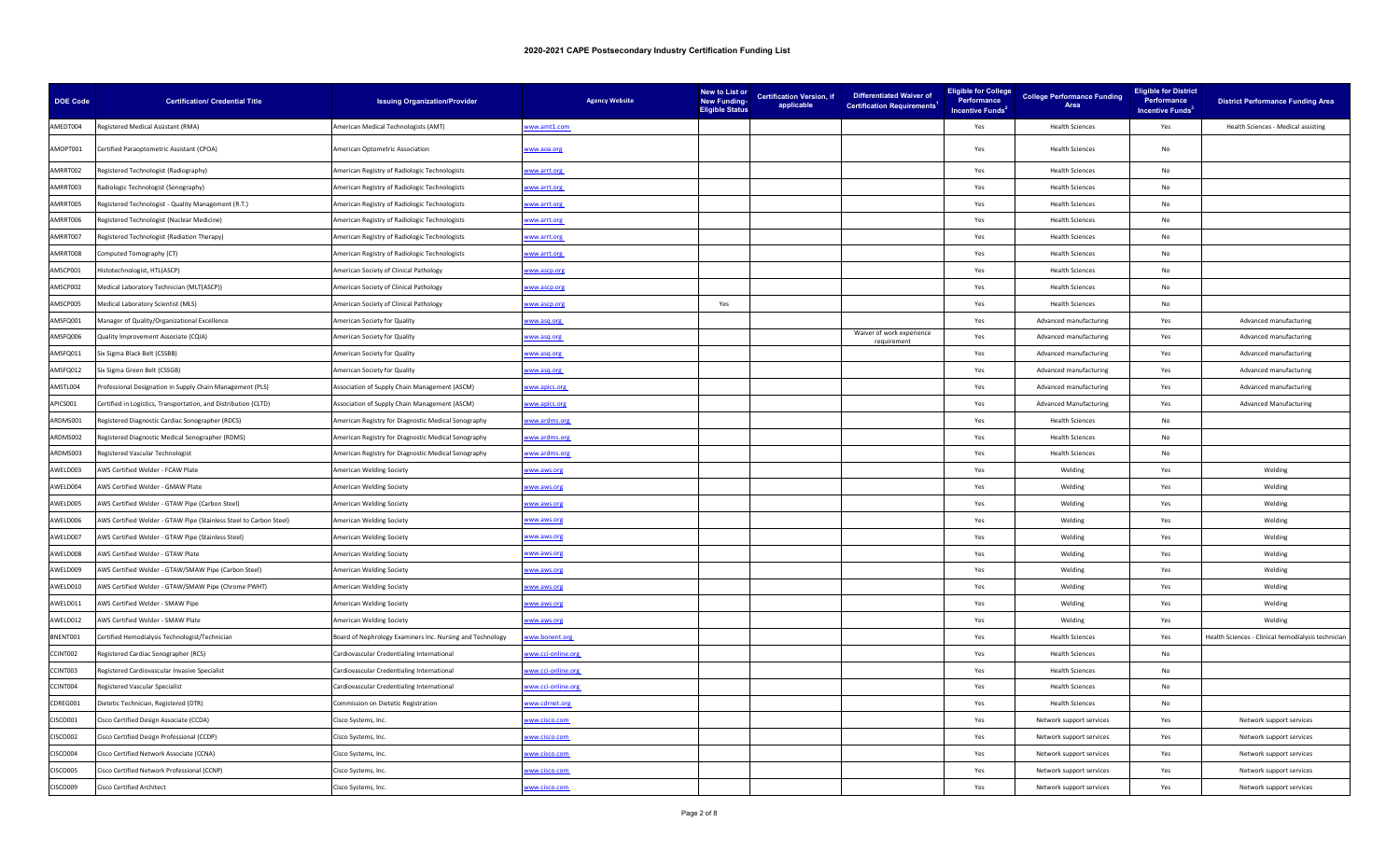| <b>DOE Code</b> | <b>Certification/ Credential Title</b>                                    | <b>Issuing Organization/Provider</b>                  | <b>Agency Website</b>                                     | New to List or<br><b>New Funding-</b><br><b>Eligible Status</b> | <b>Certification Version, if</b><br>applicable | <b>Differentiated Waiver of</b><br><b>Certification Requirements<sup>1</sup></b> | <b>Eligible for College</b><br>Performance<br>Incentive Funds <sup>2</sup> | <b>College Performance Funding</b><br>Area | <b>Eligible for District</b><br>Performance<br>Incentive Funds <sup>3</sup> | <b>District Performance Funding Area</b>      |
|-----------------|---------------------------------------------------------------------------|-------------------------------------------------------|-----------------------------------------------------------|-----------------------------------------------------------------|------------------------------------------------|----------------------------------------------------------------------------------|----------------------------------------------------------------------------|--------------------------------------------|-----------------------------------------------------------------------------|-----------------------------------------------|
| <b>CISCO010</b> | Cisco Certified Design Expert (CCDE)                                      | Cisco Systems, Inc.                                   | www.cisco.com                                             |                                                                 |                                                |                                                                                  | Yes                                                                        | Network support services                   | Yes                                                                         | Network support services                      |
| CISCO017        | Cisco Certified Network Professional Wireless (CCNP Wireless)             | Cisco Systems, Inc.                                   | ww.cisco.com                                              |                                                                 |                                                |                                                                                  | Yes                                                                        | Network support services                   | Yes                                                                         | Network support services                      |
| CISCO018        | isco Certified Internetwork Expert Routing and Switching (CCIE Routing &  | Cisco Systems, Inc.                                   | ww.cisco.com                                              |                                                                 |                                                |                                                                                  | Yes                                                                        | Network support services                   | Yes                                                                         | Network support services                      |
| CISCO019        | Cisco Certified Internetwork Expert Security (CCIE Security)              | Cisco Systems, Inc.                                   | ww.cisco.com                                              |                                                                 |                                                |                                                                                  | Yes                                                                        | Cybersecurity                              | Yes                                                                         | Cybersecurity                                 |
| <b>CISCO024</b> | Cisco Certified Network Associate Routing and Switching (CCNA Routing and | Cisco Systems, Inc.                                   | ww.cisco.com                                              |                                                                 |                                                |                                                                                  | Yes                                                                        | Network support services                   | Yes                                                                         | Network support services                      |
| CISCO025        | Cisco Certified Network Associate Cyber Ops (CCNA Cyber Ops)              | Cisco Systems, Inc.                                   | www.cisco.com                                             |                                                                 |                                                |                                                                                  | Yes                                                                        | Cybersecurity                              | Yes                                                                         | Cybersecurity                                 |
| CISCO026        | Cisco Certified Entry Network Associate                                   | Cisco Systems                                         | ww.cisco.com                                              | Yes                                                             |                                                |                                                                                  | Yes                                                                        | Network support services                   | Yes                                                                         | Network support services                      |
| CITRX004        | Citrix Certified Administrator (CCA)- XenApp                              | Citrix Systems Incorporated                           | www.citrixtraining.com                                    |                                                                 | XenApp 6 or later                              |                                                                                  | Yes                                                                        | Network support services                   | Yes                                                                         | Network support services                      |
| COMPT001        | +0 ompTIA                                                                 | omputing Technology Industry Association (CompTIA)    | ww.comptia.org                                            |                                                                 |                                                |                                                                                  | Yes                                                                        | Network support services                   | Yes                                                                         | Network support services                      |
| COMPT005        | CompTIA Linux+                                                            | Computing Technology Industry Association (CompTIA)   | ww.comptia.org                                            |                                                                 |                                                |                                                                                  | Yes                                                                        | Network support services                   | Yes                                                                         | Network support services                      |
| COMPT006        | CompTIA Network+                                                          | Computing Technology Industry Association (CompTIA)   | ww.comptia.org                                            |                                                                 |                                                |                                                                                  | Yes                                                                        | Network support services                   | Yes                                                                         | Network support services                      |
| COMPT007        | CompTIA Project+                                                          | Computing Technology Industry Association (CompTIA)   | www.comptia.org                                           |                                                                 |                                                |                                                                                  | Yes                                                                        | Network support services                   | Yes                                                                         | Network support services                      |
| COMPT008        | CompTIA Security+                                                         | Computing Technology Industry Association (CompTIA)   | www.comptia.org                                           |                                                                 |                                                |                                                                                  | Yes                                                                        | Cybersecurity                              | Yes                                                                         | Cybersecurity                                 |
| COMPT009        | ompTIA Server+                                                            | omputing Technology Industry Association (CompTIA)    | ww.comptia.org                                            |                                                                 |                                                |                                                                                  | Yes                                                                        | Network support services                   | Yes                                                                         | Network support services                      |
| COMPT014        | CompTIA Cloud+                                                            | Computing Technology Industry Association (CompTIA)   | www.comptia.org                                           |                                                                 |                                                |                                                                                  | Yes                                                                        | Cloud virtualization                       | Yes                                                                         | Cloud virtualization                          |
| COMPT016        | Cybersecurity Analyst (CySA+)                                             | Computing Technology Industry Association (CompTIA)   | ww.comptia.org                                            |                                                                 |                                                |                                                                                  | Yes                                                                        | Cybersecurity                              | Yes                                                                         | Cybersecurity                                 |
| COMPT017        | CompTIA Advanced Security Practitioner (CASP)                             | Computing Technology Industry Association (CompTIA)   | www.comptia.org                                           |                                                                 |                                                |                                                                                  | Yes                                                                        | Cybersecurity                              | Yes                                                                         | Cybersecurity                                 |
| COMPT019        | ompTIA PenTest+                                                           | Computing Technology Industry Association (CompTIA)   | ww.comptia.org                                            |                                                                 |                                                |                                                                                  | Yes                                                                        | <b>Cyber Security</b>                      | Yes                                                                         | <b>Cyber Security</b>                         |
| COMPT020        | CompTIA Cloud Essentials+                                                 | Computing Technology Industry Association (CompTIA)   | ww.comptia.org                                            | Yes                                                             |                                                |                                                                                  | Yes                                                                        | Cloud virtualization                       | Yes                                                                         | Cloud virtualization                          |
| CPSTL001        | Check Point Certified Security Administrator (CCSA)                       | Check Point Software Technologies Ltd.                | ww.checkpoint.com                                         |                                                                 |                                                |                                                                                  | Yes                                                                        | Cybersecurity                              | Yes                                                                         | Cybersecurity                                 |
| CPSTL002        | Check Point Certified Security Expert (CCSE)                              | Check Point Software Technologies Ltd.                | ww.checkpoint.com                                         |                                                                 |                                                |                                                                                  | Yes                                                                        | Cybersecurity                              | Yes                                                                         | Cybersecurity                                 |
| CSCMP001        | SCPro Fundamentals Bundle (8 exams)                                       | Council of Supply Chain Management Professionals      | www.cscmp.org                                             |                                                                 |                                                |                                                                                  | Yes                                                                        | <b>Advanced Manufacturing</b>              | Yes                                                                         | <b>Advanced Manufacturing</b>                 |
| CWNPT001        | Certified Wireless Network Administrator (CWNA)                           | CWNP                                                  | ww.cwnp.com                                               |                                                                 |                                                |                                                                                  | Yes                                                                        | Network support services                   | Yes                                                                         | Network support services                      |
| DANBD001        | Certified Dental Assistant (CDA)                                          | Dental Assisting National Board                       | ww.dentalassisting.com                                    |                                                                 |                                                |                                                                                  | Yes                                                                        | <b>Health Sciences</b>                     | Yes                                                                         | Health Sciences - Dental assisting technology |
| EMCSQ001        | nformation Storage and Management (EMCISA) Associate                      | FMC.                                                  | tps://education.dellemc.com/content/emc/en-<br>/home.html |                                                                 |                                                |                                                                                  | Yes                                                                        | Network support services                   | Yes                                                                         | Network support services                      |
| ENTCP001        | <b>ETCP Certified Entertainment Electrician</b>                           | Entertainment Technician Certification Program (ETCP) | ttps://etcp.esta.org/                                     |                                                                 |                                                |                                                                                  | Yes                                                                        | Electrician                                | Yes                                                                         | Electrician                                   |
| ETAIN002        | Fiber Optics Installer (FOI)                                              | lectronics Technician Association International       | ww.eta-i.org                                              |                                                                 |                                                |                                                                                  | Yes                                                                        | Network support services                   | Yes                                                                         | Network support services                      |
| ETAIN008        | Associate Certified Electronics Technician (CETa)                         | Electronics Technician Association International      | www.eta-i.org                                             |                                                                 |                                                |                                                                                  | Yes                                                                        | Network support services                   | Yes                                                                         | Network support services                      |
| ETAIN009        | Data Cabling Installer Certification (DCIC)                               | lectronics Technician Association International       | ww.eta-i.org                                              |                                                                 |                                                |                                                                                  | Yes                                                                        | Network support services                   | Yes                                                                         | Network support services                      |
| ETAIN010        | Fiber Optics Technician (FOT)                                             | Electronics Technician Association International      | vww.eta-i.org                                             |                                                                 |                                                |                                                                                  | Yes                                                                        | Network support services                   | Yes                                                                         | Network support services                      |
| ETAIN011        | iber Optics Technician-Outside Plant (FOT-OSP)                            | lectronics Technician Association International       | ww.eta-i.org                                              |                                                                 |                                                |                                                                                  | Yes                                                                        | Network support services                   | Yes                                                                         | Network support services                      |
| ETAIN012        | Photonics Technician - Operator (PTO)                                     | Electronics Technician Association International      | ww.eta-i.org                                              |                                                                 |                                                |                                                                                  | Yes                                                                        | Network support services                   | Yes                                                                         | Network support services                      |
| ETAIN013        | Photonics Technician Specialist (PTS)                                     | Electronics Technician Association International      | ww.eta-i.org                                              |                                                                 |                                                |                                                                                  | Yes                                                                        | Network support services                   | Yes                                                                         | Network support services                      |
| ETAIN014        | hotovoltaic Installer (PVI) - Level 1                                     | Electronics Technician Association International      | www.eta-i.org                                             |                                                                 |                                                |                                                                                  | Yes                                                                        | Network support services                   | Yes                                                                         | Network support services                      |
| ETAIN019        | Small Wind Installer (SWI) - Level 1                                      | Electronics Technician Association International      | ww.eta-i.org                                              |                                                                 |                                                |                                                                                  | Yes                                                                        | Network support services                   | Yes                                                                         | Network support services                      |
| ETAIN022        | Specialist in Precision Optics (SPO)                                      | Electronics Technician Association International      | ww.eta-i.org                                              |                                                                 |                                                |                                                                                  | Yes                                                                        | Network support services                   | Yes                                                                         | Network support services                      |
| ETAIN023        | Technician in Precision Optics (TPO)                                      | Electronics Technician Association International      | www.eta-i.org                                             |                                                                 |                                                |                                                                                  | Yes                                                                        | Network support services                   | Yes                                                                         | Network support services                      |
| FASMB001        | Massage and Bodywork Licensing Examination                                | Federation of State Massage Therapy Boards            | ww.fsmtb.org                                              |                                                                 |                                                |                                                                                  | Yes                                                                        | <b>Health Sciences</b>                     | No                                                                          |                                               |
| FDMQA002        | Certified Nursing Assistant (CNA)                                         | Florida Department of Health                          | vww.doh.state.fl.us/mqa                                   |                                                                 |                                                |                                                                                  | Yes                                                                        | <b>Health Sciences</b>                     | Yes                                                                         | Health Sciences - Certified nursing assistant |
| FDMQA010        | <b>Licensed Dental Hygienist</b>                                          | Florida Department of Health                          | www.doh.state.fl.us/mga                                   |                                                                 |                                                |                                                                                  | Yes                                                                        | <b>Health Sciences</b>                     | No                                                                          |                                               |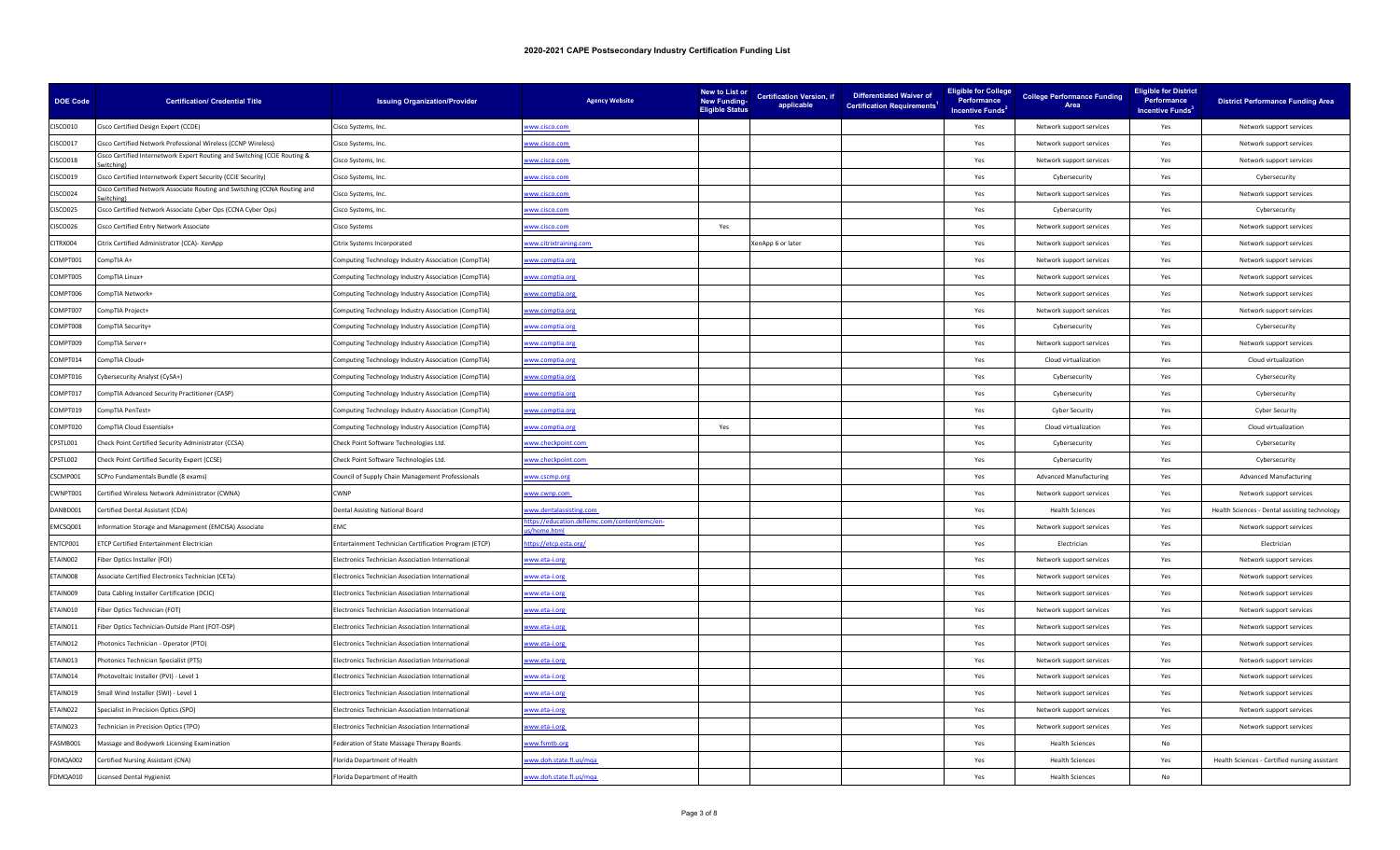| <b>DOE Code</b> | <b>Certification/ Credential Title</b>                                    | <b>Issuing Organization/Provider</b>                                                               | <b>Agency Website</b>                                                         | New to List or<br><b>New Funding-</b><br><b>Eligible Status</b> | <b>Certification Version, if</b><br>applicable | Differentiated Waiver of<br><b>Certification Requirements<sup>1</sup></b> | <b>Eligible for College</b><br>Performance<br>Incentive Funds <sup>2</sup> | <b>College Performance Funding</b><br>Area              | <b>Eligible for District</b><br>Performance<br>Incentive Funds <sup>3</sup> | <b>District Performance Funding Area</b>                        |
|-----------------|---------------------------------------------------------------------------|----------------------------------------------------------------------------------------------------|-------------------------------------------------------------------------------|-----------------------------------------------------------------|------------------------------------------------|---------------------------------------------------------------------------|----------------------------------------------------------------------------|---------------------------------------------------------|-----------------------------------------------------------------------------|-----------------------------------------------------------------|
| FDMQA014        | Paramedic (EMT-P)                                                         | lorida Department of Health                                                                        | ww.doh.state.fl.us/mga                                                        |                                                                 |                                                |                                                                           | Yes                                                                        | <b>Health Sciences</b>                                  | Yes                                                                         | Health Sciences - Emergency medical technician<br>and paramedio |
| FDMQA018        | icensed Physical Therapist Assistant                                      | Florida Department of Health                                                                       | ww.doh.state.fl.us/mga                                                        |                                                                 |                                                |                                                                           | Yes                                                                        | <b>Health Sciences</b>                                  | No                                                                          |                                                                 |
| FDMQA025        | censed Optician                                                           | lorida Department of Health                                                                        | ww.doh.state.fl.us/mga                                                        |                                                                 |                                                |                                                                           | Yes                                                                        | <b>Health Sciences</b>                                  | No                                                                          |                                                                 |
| FDMQA030        | 911 Public Safety Telecommunicator                                        | Florida Department of Health                                                                       | www.doh.state.fl.us/mga                                                       |                                                                 |                                                |                                                                           | Yes                                                                        | Public safety                                           | Yes                                                                         | Public safety                                                   |
| FEDAA002        | FAA Aviation Maintenance Technician - General                             | ederal Aviation Administration                                                                     | ww.faa.gov/licenses_certificates/                                             |                                                                 |                                                | Waiver of work experience                                                 | Yes                                                                        | Federal Aviation Administration<br>irframe mechar       | Yes                                                                         | Federal Aviation Administration airframe                        |
| FEDAA004        | FAA Aviation Mechanic Technician - Airframe                               | ederal Aviation Administration                                                                     | www.faa.gov/licenses_certificates/                                            |                                                                 |                                                |                                                                           | Yes                                                                        | Federal Aviation Administration<br>airframe mechanics   | Yes                                                                         | Federal Aviation Administration airframe<br>mechanics           |
| FEDAA010        | FAA Aviation Maintenance Technician - Powerplant                          | ederal Aviation Administration                                                                     | www.faa.gov/licenses certificates/                                            |                                                                 |                                                |                                                                           | Yes                                                                        | Federal Aviation Administration powe<br>ılant mechaı    | Yes                                                                         | Federal Aviation Administration power plant<br>mechani          |
| FLDLE002        | Correctional Officer                                                      | lorida Department of Law Enforcement, Criminal Justice<br>andards and Training Commission          | tp://www.fdle.state.fl.us/Content/CJST/Menu/cjst-<br>lex/CJSTC-Home-Page.aspx |                                                                 |                                                | Waiver of work experience<br>requirement                                  | Yes                                                                        | Public safety                                           | Yes                                                                         | Public safety                                                   |
| FLDLE003        | Correctional Probation Officer                                            | lorida Department of Law Enforcement, Criminal Justice<br>andards and Training Commission          | tp://www.fdle.state.fl.us/Content/CJST/Menu/cjst-<br>dex/CJSTC-Home-Page.aspx |                                                                 |                                                | Waiver of work experience<br>requirement                                  | Yes                                                                        | Public safety                                           | Yes                                                                         | Public safety                                                   |
| FLDLE004        | Law Enforcement Officer                                                   | Florida Department of Law Enforcement, Criminal Justice<br>andards and Training Commission         | tp://www.fdle.state.fl.us/Content/CJST/Menu/cjst-<br>lex/CISTC-Home-Page.aspx |                                                                 |                                                | Waiver of work experience<br>requirement                                  | Yes                                                                        | Public safety                                           | Yes                                                                         | Public safety                                                   |
| FLSEM006        | Fire Fighter II                                                           | lorida Department of Financial Services, State Fire Marshal,<br>reau of Fire Standards & Training  | www.myfloridacfo.com/sfm/                                                     |                                                                 |                                                |                                                                           | Yes                                                                        | Public safety                                           | Yes                                                                         | Public safety                                                   |
| FLSEM007        | Fire Safety Inspector I                                                   | Florida Department of Financial Services, State Fire Marshal,<br>reau of Fire Standards & Training | ww.myfloridacfo.com/sfm/                                                      |                                                                 |                                                |                                                                           | Yes                                                                        | Public safety                                           | Yes                                                                         | Public safety                                                   |
| FLSFM014        | Fire Officer II                                                           | lorida Department of Financial Services, State Fire Marshal,<br>reau of Fire Standards & Training  | ww.myfloridacfo.com/sfm/                                                      |                                                                 |                                                |                                                                           | Yes                                                                        | <b>Public Safety</b>                                    | Yes                                                                         | Public Safety                                                   |
| GLIAC001        | GIAC Certified Forensic Analyst (GCFA)                                    | Global Information Assurance Certification                                                         | ww.giac.org                                                                   |                                                                 |                                                |                                                                           | Yes                                                                        | Cybersecurity                                           | Yes                                                                         | Cybersecurity                                                   |
| GLIAC002        | GIAC Certified Forensic Examiner (GCFE)                                   | <b>Global Information Assurance Certification</b>                                                  | www.giac.org                                                                  |                                                                 |                                                |                                                                           | Yes                                                                        | Cybersecurity                                           | Yes                                                                         | Cybersecurity                                                   |
| GLIAC003        | GIAC Certified UNIX Security Administrator (GCUX)                         | Global Information Assurance Certification                                                         | www.giac.org                                                                  |                                                                 |                                                |                                                                           | Yes                                                                        | Cybersecurity                                           | Yes                                                                         | Cybersecurity                                                   |
| GLIAC004        | GIAC Information Security Fundamentals (GISF)                             | <b>Global Information Assurance Certification</b>                                                  | www.giac.org                                                                  |                                                                 |                                                |                                                                           | Yes                                                                        | Cybersecurity                                           | Yes                                                                         | Cybersecurity                                                   |
| GLIAC005        | GIAC Security Essentials (GSEC)                                           | Global Information Assurance Certification                                                         | ww.giac.org                                                                   |                                                                 |                                                |                                                                           | Yes                                                                        | Cybersecurity                                           | Yes                                                                         | Cybersecurity                                                   |
| HIMSS001        | Certified Associate in Healthcare Information & Management Systems        | Healthcare Information and Management Systems Society<br><b>IIMSS)</b>                             | www.himss.org                                                                 | Yes                                                             |                                                |                                                                           | Yes                                                                        | <b>Health Sciences</b>                                  | No                                                                          |                                                                 |
| HVACE001        | HVAC Excellence Employment Ready - Heat Pump                              | <b>HVAC Excellence</b>                                                                             | www.hvacexcellence.org                                                        |                                                                 |                                                |                                                                           | Yes                                                                        | Heating, ventilation and air<br>conditioning technicial | Yes                                                                         | Heating, ventilation and air conditioning<br>technicia          |
| HVACE002        | HVAC Excellence EmploymentReady - Air Conditioning                        | <b>HVAC Excellence</b>                                                                             | www.hvacexcellence.org                                                        |                                                                 |                                                |                                                                           | Yes                                                                        | Heating, ventilation and air<br>conditioning technician | Yes                                                                         | Heating, ventilation and air conditioning<br>technician         |
| HVACE003        | HVAC Excellence Employment Ready - Light Commercial Air Conditioning      | <b>HVAC Excellence</b>                                                                             | www.hvacexcellence.org                                                        |                                                                 |                                                |                                                                           | Yes                                                                        | Heating, ventilation and air<br>conditioning technicial | Yes                                                                         | Heating, ventilation and air conditioning<br>technician         |
| HVACE004        | HVAC Excellence Employment Ready - Electric Heat                          | <b>HVAC Excellence</b>                                                                             | ww.hvacexcellence.org                                                         |                                                                 |                                                |                                                                           | Yes                                                                        | Heating, ventilation and air<br>conditioning technicial | Yes                                                                         | Heating, ventilation and air conditioning<br>technician         |
| VACE005         | HVAC Excellence Employment Ready - Light Commercial Refrigeration         | <b>HVAC Excellence</b>                                                                             | ww.hvacexcellence.org                                                         |                                                                 |                                                |                                                                           | Yes                                                                        | Heating, ventilation and air<br>conditioning technician | Yes                                                                         | Heating, ventilation and air conditioning<br>technician         |
| <b>IVACE006</b> | HVAC Excellence Employment Ready - Gas Heat                               | <b>HVAC Excellence</b>                                                                             | ww.hvacexcellence.org                                                         |                                                                 |                                                |                                                                           | Yes                                                                        | Heating, ventilation and air<br>conditioning technicia  | Yes                                                                         | Heating, ventilation and air conditioning                       |
| IVACE011        | HVAC Excellence Employment Ready - Electrical                             | <b>HVAC Excellence</b>                                                                             | www.hvacexcellence.org                                                        |                                                                 |                                                |                                                                           | Yes                                                                        | Heating, ventilation and air<br>conditioning technician | Yes                                                                         | Heating, ventilation and air conditioning<br>technicial         |
| IVACE015        | HVAC Excellence Professional Level - Heat Pump Service                    | <b>HVAC Excellence</b>                                                                             | www.hvacexcellence.org                                                        | Yes                                                             |                                                | Waiver of work experience                                                 | Yes                                                                        | Heating, Ventilation and Air<br>Conditioning Techni     | Yes                                                                         | Heating, Ventilation and Air Conditioning<br>Technicis          |
| ASSC001         | IASSC Certified Black Belt                                                | nternational Association For Six Sigma Certification                                               | www.iassc.org/six-sigma-certification                                         |                                                                 |                                                |                                                                           | Yes                                                                        | <b>Advanced Manufacturing</b>                           | Yes                                                                         | <b>Advanced Manufacturing</b>                                   |
| ICOEC002        | Certified Ethical Hacker (CEH)                                            | C-Council                                                                                          | www.eccouncil.org/                                                            |                                                                 |                                                |                                                                           | Yes                                                                        | Cybersecurity                                           | Yes                                                                         | Cybersecurity                                                   |
| ICOEC003        | Computer Hacking Forensic Investigator (CHFI)                             | EC-Council                                                                                         | www.eccouncil.org/                                                            |                                                                 |                                                |                                                                           | Yes                                                                        | Cybersecurity                                           | Yes                                                                         | Cybersecurity                                                   |
| ICOEC004        | Certified Security Analyst (ECSA)                                         | EC-Council                                                                                         | www.eccouncil.org/                                                            |                                                                 |                                                |                                                                           | Yes                                                                        | Cybersecurity                                           | Yes                                                                         | Cybersecurity                                                   |
| ICOEC007        | EC-Council Certified Incident Handler (ECIH)                              | EC-Council                                                                                         | www.eccouncil.org/                                                            | Yes                                                             |                                                |                                                                           | Yes                                                                        | Cyber security                                          | Yes                                                                         | Cyber security                                                  |
| ICOEC008        | EC-Council Certified Network Defender (CND)                               | EC-Council                                                                                         | ww.eccouncil.org/                                                             | Yes                                                             |                                                |                                                                           | Yes                                                                        | Cyber security                                          | Yes                                                                         | Cyber security                                                  |
| ICOEC009        | EC-Council Certified Security Operations Center (SOC) Analyst (CSA)       | <b>EC-Council</b>                                                                                  | www.eccouncil.org/                                                            | Yes                                                             |                                                |                                                                           | Yes                                                                        | Cyber security                                          | Yes                                                                         | Cyber security                                                  |
| ECON001         | Field Service Engineer - Low Voltage Systems                              | ndependent Electrical Contractors                                                                  | www.iecfwcc.org                                                               |                                                                 |                                                |                                                                           | Yes                                                                        | Electrician                                             | Yes                                                                         | Electrician                                                     |
| ECON002         | Field Service Engineer - Voice-Data-Video                                 | ndependent Electrical Contractors                                                                  | ww.iecfwcc.org                                                                |                                                                 |                                                |                                                                           | Yes                                                                        | Electrician                                             | Yes                                                                         | Electrician                                                     |
| ECON003         | Journeyman Electrician                                                    | ndependent Electrical Contractors                                                                  | www.iecfwcc.org                                                               |                                                                 |                                                |                                                                           | Yes                                                                        | Electrician                                             | Yes                                                                         | Electrician                                                     |
| IECON004        | Residential Wireman                                                       | ndependent Electrical Contractors                                                                  | www.iecfwcc.org                                                               |                                                                 |                                                |                                                                           | Yes                                                                        | Electrician                                             | Yes                                                                         | Electrician                                                     |
| IISSC001        | CISSP- Information Systems Security Management Professional (CISSP-ISSMP) | nternational Information Systems Security Certification<br>nsortium, Inc                           | www.isc2.org                                                                  |                                                                 |                                                | Waiver of work experience<br>requirement                                  | Yes                                                                        | Cybersecurity                                           | Yes                                                                         | Cybersecurity                                                   |
| IISSC002        | Systems Security Certified Practitioner (SSCP)                            | ternational Information Systems Security Certification                                             | www.isc2.org                                                                  |                                                                 |                                                | Waiver of work experience                                                 | Yes                                                                        | Cybersecurity                                           | Yes                                                                         | Cybersecurity                                                   |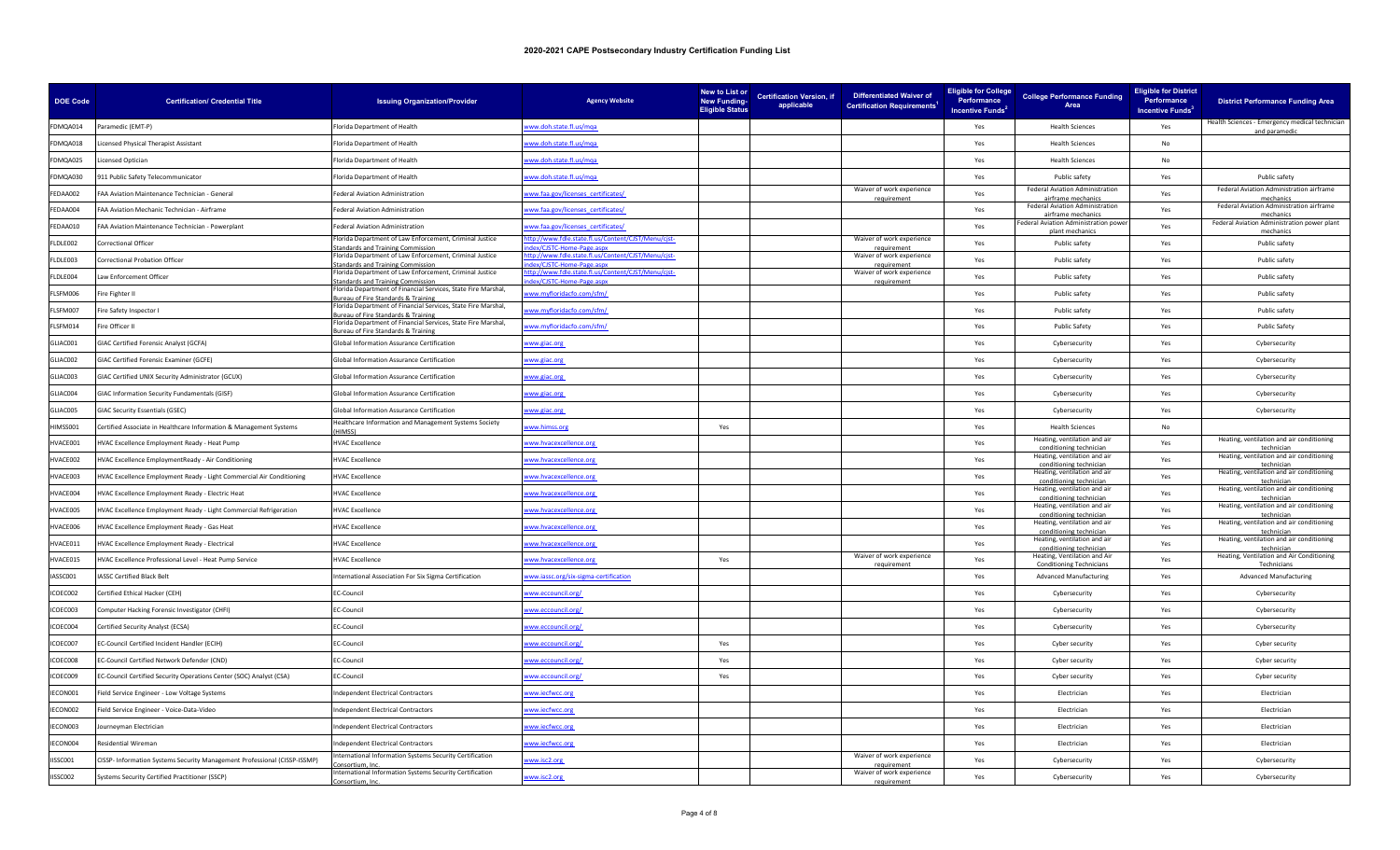| <b>DOE Code</b> | <b>Certification/ Credential Title</b>                                      | <b>Issuing Organization/Provider</b>                                         | <b>Agency Website</b>                                         | New to List or<br><b>New Funding-</b><br><b>Eligible Status</b> | <b>Certification Version, if</b><br>applicable | <b>Differentiated Waiver of</b><br><b>Certification Requirements'</b> | <b>Eligible for College</b><br>Performance<br>Incentive Funds <sup>2</sup> | <b>College Performance Funding</b><br>Area              | <b>Eligible for District</b><br>Performance<br>Incentive Funds <sup>3</sup> | <b>District Performance Funding Area</b>                |
|-----------------|-----------------------------------------------------------------------------|------------------------------------------------------------------------------|---------------------------------------------------------------|-----------------------------------------------------------------|------------------------------------------------|-----------------------------------------------------------------------|----------------------------------------------------------------------------|---------------------------------------------------------|-----------------------------------------------------------------------------|---------------------------------------------------------|
| IISSC003        | Certified Cyber Forensics Professional (CCFP)                               | ternational Information Systems Security Certification<br>ortium Inc         | ww.isc2.org                                                   |                                                                 |                                                | Waiver of work experience                                             | Yes                                                                        | Cybersecurity                                           | Yes                                                                         | Cybersecurity                                           |
| IISSC004        | Certified Information Systems Security Professional (CISSP)                 | nternational Information Systems Security Certification<br>nsortium. In      | ww.isc2.org                                                   |                                                                 |                                                | Waiver of work experience<br>requirement                              | Yes                                                                        | Cybersecurity                                           | Yes                                                                         | Cybersecurity                                           |
| INSOC002        | Certified Automation Professional (CAP)                                     | nternational Society of Automation                                           | ww.isa.org                                                    |                                                                 |                                                | Waiver of work experience                                             | Yes                                                                        | Advanced manufacturing                                  | Yes                                                                         | Advanced manufacturing                                  |
| INSOC005        | Certified Control Systems Technician (CCST) - Level 3                       | International Society of Automation                                          | ww.isa.org                                                    |                                                                 |                                                | Waiver of work experience<br>requirement                              | Yes                                                                        | Advanced manufacturing                                  | Yes                                                                         | Advanced manufacturing                                  |
| JCAHO001        | Certified Ophthalmic Medical Technologist (COMT)                            | Joint Commission on Allied Health Personnel in Ophthalmology<br>CAHPO        | ww.jcahpo.org/certification                                   |                                                                 |                                                |                                                                       | Yes                                                                        | <b>Health Sciences</b>                                  | No                                                                          |                                                         |
| ICAHO002        | Certified Ophthalmic Technician (COT)                                       | Joint Commission on Allied Health Personnel in Ophthalmology<br><b>CAHPO</b> | ww.jcahpo.org/certification                                   |                                                                 |                                                |                                                                       | Yes                                                                        | <b>Health Sciences</b>                                  | No                                                                          |                                                         |
| <b>MANSI001</b> | Manufacturing Technician 1 (MT1)                                            | Manufacturing Skills Institute (MSI)                                         | anufacturingskillsinstitute.org                               |                                                                 |                                                |                                                                       | Yes                                                                        | Advanced manufacturing                                  | Yes                                                                         | Advanced manufacturing                                  |
| <b>MICRO052</b> | Microsoft Certified Trainer (MCT)                                           | Microsoft Corporation                                                        | ww.microsoft.com/learning/en/us/default.aspx                  |                                                                 |                                                |                                                                       | Yes                                                                        | Network support services                                | Yes                                                                         | Network support services                                |
| MICRO082        | Microsoft Certified Solutions Associate (MCSA) - SQL Server 2012            | Microsoft Corporation                                                        | ww.microsoft.com/learning/en/us/default.aspx                  |                                                                 |                                                |                                                                       | Yes                                                                        | Network support services                                | Yes                                                                         | Network support services                                |
| MICRO086        | Microsoft Certified Solutions Associate (MCSA) - Windows Server 2012        | <b>Microsoft Corporation</b>                                                 | ww.microsoft.com/learning/en/us/default.aspx                  |                                                                 |                                                |                                                                       | Yes                                                                        | Network support services                                | Yes                                                                         | Network support services                                |
| MICRO106        | Microsoft Certified Solutions Associate (MCSA) - Windows Server 2016        | Microsoft Corporation                                                        | ww.microsoft.com/learning/en/us/default.aspx                  |                                                                 |                                                |                                                                       | Yes                                                                        | Network support services                                | Yes                                                                         | Network support services                                |
| MICRO107        | Microsoft Certified Solutions Expert (MCSE) - Data Management and Analytics | <b>Microsoft Corporation</b>                                                 | ww.microsoft.com/learning/en/us/default.aspx                  |                                                                 |                                                |                                                                       | Yes                                                                        | Network support services                                | Yes                                                                         | Network support services                                |
| MICRO111        | Microsoft Certified Solutions Developer (MCSD) - App Builder                | Microsoft Corporation                                                        | ww.microsoft.com/learning/en/us/default.aspx                  |                                                                 |                                                |                                                                       | Yes                                                                        | <b>Computer Programming</b>                             | Yes                                                                         | <b>Computer Programming</b>                             |
| MICRO116        | <b>Nindows Server Administration Fundamentals</b>                           | Microsoft Corporation                                                        | ww.microsoft.com/learning/en/us/default.aspx                  | Yes                                                             |                                                |                                                                       | Yes                                                                        | Network support services                                | Yes                                                                         | Network support services                                |
| MICRO117        | Microsoft 365 Certified: Enterprise Administrator Expert                    | Microsoft Corporation                                                        | ww.microsoft.com/learning/en/us/default.aspx                  | Yes                                                             |                                                |                                                                       | Yes                                                                        | Network support services                                | Yes                                                                         | Network support services                                |
| MICRO118        | Microsoft 365 Certified: Modern Desktop Administrator Associate             | Microsoft Corporation                                                        | ww.microsoft.com/learning/en/us/default.aspx                  | Yes                                                             |                                                |                                                                       | Yes                                                                        | Network support services                                | Yes                                                                         | Network support services                                |
| MICRO119        | Microsoft 365 Certified: Security Administrator Associate                   | Microsoft Corporation                                                        | ww.microsoft.com/learning/en/us/default.aspx                  | Yes                                                             |                                                |                                                                       | Yes                                                                        | Network support services                                | Yes                                                                         | Network support services                                |
| MICRO120        | Microsoft Certified: Azure Administrator Associate                          | Microsoft Corporation                                                        | ww.microsoft.com/learning/en/us/default.aspx                  | Yes                                                             |                                                |                                                                       | Yes                                                                        | Cloud virtualization                                    | Yes                                                                         | Cloud virtualization                                    |
| <b>MICRO121</b> | Microsoft Certified: Azure AI Engineer Associate                            | Microsoft Corporation                                                        | vww.microsoft.com/learning/en/us/default.aspx                 | Yes                                                             |                                                |                                                                       | Yes                                                                        | Cloud virtualization                                    | Yes                                                                         | Cloud virtualization                                    |
| MICRO122        | Microsoft Certified: Power Platform Developer Associate                     | Microsoft Corporation                                                        | ww.microsoft.com/learning/en/us/default.aspx                  | Yes                                                             |                                                |                                                                       | Yes                                                                        | Network support services                                | Yes                                                                         | Network support services                                |
| MSSCN001        | MSSC Certified Production Technician (CPT)                                  | Manufacturing Skills Standards Council (MSSC)                                | www.msscusa.org                                               |                                                                 |                                                |                                                                       | Yes                                                                        | Advanced manufacturing                                  | Yes                                                                         | Advanced manufacturing                                  |
| MSSCN002        | MSSC Certified Logistics Technician (CLT)                                   | Manufacturing Skills Standards Council (MSSC)                                | ww.msscusa.org                                                |                                                                 |                                                |                                                                       | Yes                                                                        | Advanced manufacturing                                  | Yes                                                                         | Advanced manufacturing                                  |
| NASME001        | NASM Certified Personal Trainer (CPT)                                       | National Academy of Sports Medicine                                          | ww.nasm.org                                                   |                                                                 |                                                |                                                                       | Yes                                                                        | <b>Health Sciences</b>                                  | No                                                                          |                                                         |
| NATEX001        | Air Conditioning Service Technician                                         | North American Technician Excellence                                         | ww.natex.org/site/353/Technicians/Certification-              |                                                                 |                                                |                                                                       | Yes                                                                        | Heating, ventilation and air<br>conditioning techni     | Yes                                                                         | Heating, ventilation and air conditioning               |
| NATEX002        | Air Conditioning Installation Specialization                                | North American Technician Excellence                                         | ww.natex.org/site/353/Technicians/Certification-<br>r s / 101 |                                                                 |                                                |                                                                       | Yes                                                                        | Heating, ventilation and air<br>conditioning techniciar | Yes                                                                         | Heating, ventilation and air conditioning<br>technicial |
| NATEX003        | Air to Air Heat Pump Installation Technician                                | North American Technician Excellence                                         | ww.natex.org/site/353/Technicians/Certification-              |                                                                 |                                                |                                                                       | Yes                                                                        | Heating, ventilation and air<br>conditioning techniciar | Yes                                                                         | Heating, ventilation and air conditioning<br>technicial |
| NATEX004        | Air to Air Heat Pump Service Technician                                     | North American Technician Excellence                                         | ww.natex.org/site/353/Technicians/Certification-<br>ics/101   |                                                                 |                                                |                                                                       | Yes                                                                        | Heating, ventilation and air<br>conditioning technici:  | Yes                                                                         | Heating, ventilation and air conditioning<br>technicia  |
| NATHA002        | Certified EKG Technician (CET)                                              | National Healthcareer Association                                            | ww.nhanow.com                                                 |                                                                 |                                                |                                                                       | Yes                                                                        | <b>Health Sciences</b>                                  | Yes                                                                         | Health Sciences - EKG technician                        |
| NATHA003        | Certified Medical Administrative Assistant (CMAA)                           | National Healthcareer Association                                            | ww.nhanow.com                                                 | Yes                                                             |                                                |                                                                       | Yes                                                                        | <b>Health Sciences</b>                                  | Yes                                                                         | Health Sciences - Medical coder/biller                  |
| NATHA006        | Certified Patient Care Technician (CPCT)                                    | National Healthcareer Association                                            | ww.nhanow.com                                                 |                                                                 |                                                |                                                                       | Yes                                                                        | <b>Health Sciences</b>                                  | Yes                                                                         | Health Sciences - Medical assisting                     |
| NATHA008        | Certified Billing & Coding Specialist (CBCS)                                | lational Healthcareer Association                                            | ww.nhanow.com                                                 |                                                                 |                                                |                                                                       | Yes                                                                        | <b>Health Sciences</b>                                  | Yes                                                                         | Health Sciences - Medical coder/biller                  |
| NATHA009        | Certified Clinical Medical Assistant (CCMA)                                 | National Healthcareer Association                                            | ww.nhanow.com                                                 |                                                                 |                                                |                                                                       | Yes                                                                        | <b>Health Sciences</b>                                  | Yes                                                                         | Health Sciences - Medical assisting                     |
| NATHA010        | Certified Pharmacy Technician (CPhT)                                        | National Healthcareer Association                                            | ww.nhanow.com                                                 |                                                                 |                                                |                                                                       | Yes                                                                        | Health Sciences - Pharmacy technicial                   | Yes                                                                         | Health Sciences - Pharmacy technician                   |
| NATHA011        | Certified Electronic Health Record Specialist (CEHRS)                       | National Healthcareer Association                                            | www.nhanow.com                                                | Yes                                                             |                                                |                                                                       | Yes                                                                        | <b>Health Sciences</b>                                  | No                                                                          |                                                         |
| NBCOT001        | Orthopaedic Technologist Certified (OTC)                                    | lational Board for Certification of Orthopaedic Technologists                | ww.nbcot.net                                                  |                                                                 |                                                |                                                                       | Yes                                                                        | <b>Health Sciences</b>                                  | Yes                                                                         | Health Sciences - Orthopedic technology                 |
| NBFOT001        | Certified Occupational Therapy Assistant                                    | National Board for Certification in Occupational Therapy                     | ww.nbcot.org                                                  |                                                                 |                                                |                                                                       | Yes                                                                        | <b>Health Sciences</b>                                  | No                                                                          |                                                         |
| NBFRC001        | Certified Respiratory Therapist (CRT)                                       | National Board for Respiratory Care                                          | ww.nbrc.org                                                   |                                                                 |                                                |                                                                       | Yes                                                                        | <b>Health Sciences</b>                                  | No                                                                          |                                                         |
| NBFRC002        | Registered Respiratory Therapist (RRT)                                      | National Board for Respiratory Care                                          | www.nbrc.org                                                  |                                                                 |                                                |                                                                       | Yes                                                                        | <b>Health Sciences</b>                                  | No                                                                          |                                                         |
| NBOST001        | Certified Surgical Technologist                                             | The National Board of Surgical Technology and Surgical Assisting             | www.nbstsa.org                                                | Yes                                                             |                                                |                                                                       | Yes                                                                        | <b>Health Sciences</b>                                  | Yes                                                                         | Health Sciences - Surgical technology                   |
| NCATT001        | Aircraft Electronics Technician (AET)                                       | National Center for Aerospace and Transportation Technologies<br>(NCATT)     | ww.ncatt.org                                                  |                                                                 |                                                |                                                                       | Yes                                                                        | Federal Aviation Administration<br>airframe mechanics   | Yes                                                                         | Federal Aviation Administration airframe<br>mechanics   |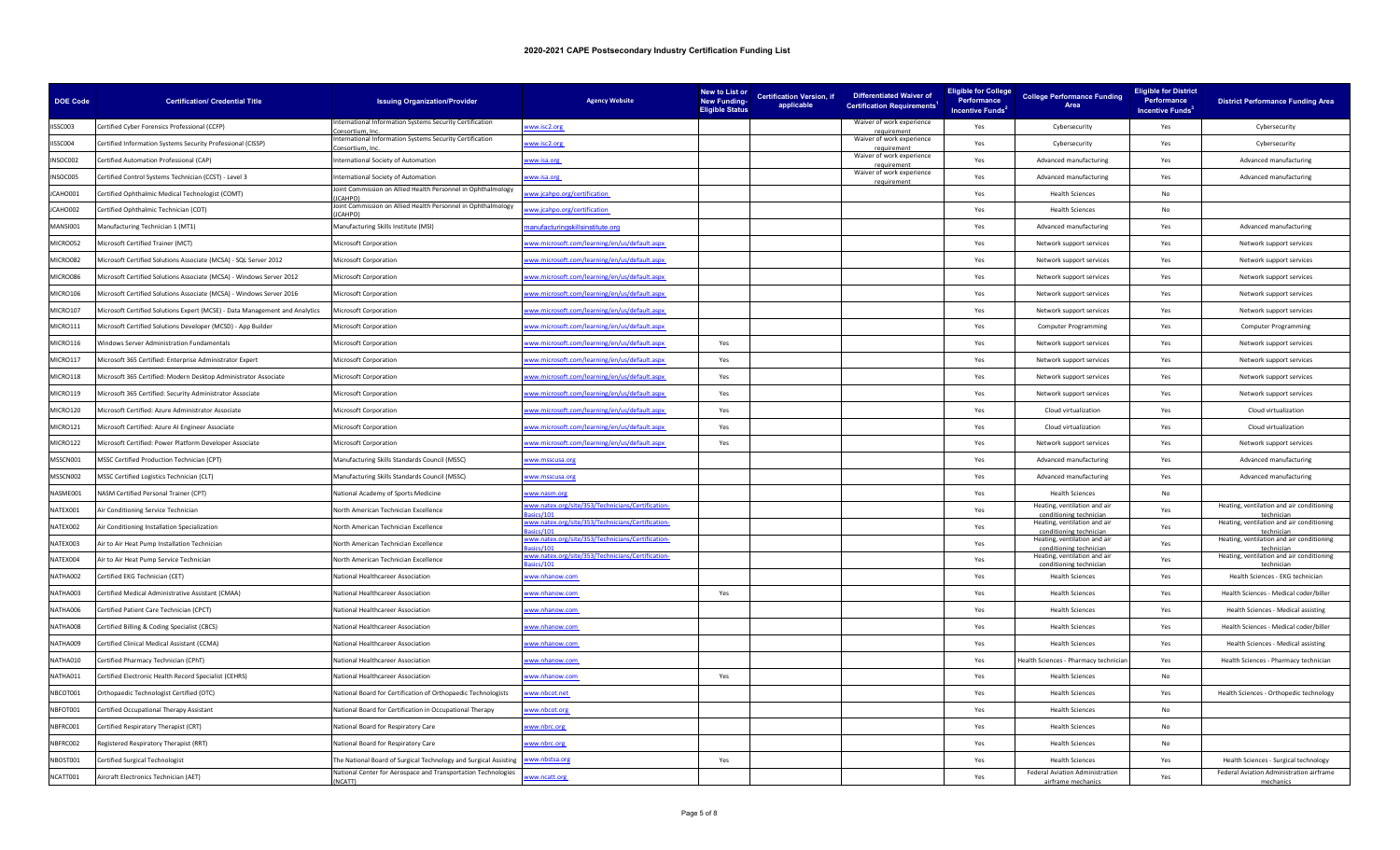| <b>DOE Code</b> | <b>Certification/ Credential Title</b>                                                          | <b>Issuing Organization/Provider</b>                          | <b>Agency Website</b> | New to List or<br><b>New Funding-</b><br><b>Eligible Status</b> | <b>Certification Version, if</b><br>applicable | <b>Differentiated Waiver of</b><br><b>Certification Requirements<sup>1</sup></b> | <b>Eligible for College</b><br><b>Performance</b><br>Incentive Funds <sup>2</sup> | <b>College Performance Funding</b><br>Area             | <b>Eligible for District</b><br>Performance<br>Incentive Funds <sup>3</sup> | <b>District Performance Funding Area</b>                |
|-----------------|-------------------------------------------------------------------------------------------------|---------------------------------------------------------------|-----------------------|-----------------------------------------------------------------|------------------------------------------------|----------------------------------------------------------------------------------|-----------------------------------------------------------------------------------|--------------------------------------------------------|-----------------------------------------------------------------------------|---------------------------------------------------------|
| NCCER211        | NCCER Electrical - Level 4 (Postsecondary)                                                      | lational Center for Construction Education & Research (NCCER) | ww.nccer.org          |                                                                 |                                                |                                                                                  | Yes                                                                               | Electrician                                            | Yes                                                                         | Electrician                                             |
| NCCER222        | NCCER HVAC - Level 4 (Postsecondary)                                                            | National Center for Construction Education & Research (NCCER) | ww.nccer.org          |                                                                 |                                                |                                                                                  | Yes                                                                               | Heating, ventilation and air<br>conditioning technicia | Yes                                                                         | Heating, ventilation and air conditioning<br>techniciar |
| NCCER249        | NCCER Pipefitting - Level 4 (Postsecondary)                                                     | Vational Center for Construction Education & Research (NCCER) | ww.nccer.org          |                                                                 |                                                |                                                                                  | No                                                                                |                                                        | Yes                                                                         | Plumbing                                                |
| NCCER253        | NCCER Plumbing - Level 4 (Postsecondary)                                                        | National Center for Construction Education & Research (NCCER) | www.nccer.org         |                                                                 |                                                |                                                                                  | No                                                                                |                                                        | Yes                                                                         | Plumbing                                                |
| NCCER265        | NCCER Welding - Level 3 (Postsecondary)                                                         | lational Center for Construction Education & Research (NCCER) | ww.nccer.org          |                                                                 |                                                |                                                                                  | Yes                                                                               | Welding                                                | Yes                                                                         | Welding                                                 |
| NCCER267        | NCCER Industrial Maintenance, Electrical & Instrumentation Technician - Level 4<br>ostsecondary | National Center for Construction Education & Research (NCCER) | ww.nccer.org          |                                                                 |                                                |                                                                                  | Yes                                                                               | Advanced manufacturing                                 | Yes                                                                         | Advanced manufacturing                                  |
| NCFCT001        | Certified ECG Technician                                                                        | National Center for Competency Testing                        | ww.ncctinc.com        | Yes                                                             |                                                |                                                                                  | Yes                                                                               | <b>Health Sciences</b>                                 | Yes                                                                         | Health Sciences - EKG technician                        |
| NCFCT004        | Tech in Surgery - Certified (NCCT)                                                              | National Center for Competency Testing                        | ww.ncctinc.com        |                                                                 |                                                |                                                                                  | No                                                                                |                                                        | Yes                                                                         | Health Sciences - Surgical technology                   |
| NCFCT005        | Medical Assistant                                                                               | National Center for Competency Testing                        | www.ncctinc.com       |                                                                 |                                                |                                                                                  | <b>No</b>                                                                         |                                                        | Yes                                                                         | Health Sciences - Medical assisting                     |
| NCFCT006        | National Certified Insurance and Coding Specialist (NCICS)                                      | National Center for Competency Testing                        | ww.ncctinc.com        | Yes                                                             |                                                |                                                                                  | Yes                                                                               | <b>Health Sciences</b>                                 | Yes                                                                         | Health Sciences - Medical coder/biller                  |
| NCFCT007        | National Certified Medical Office Assistant (NCMOA)                                             | National Center for Competency Testing                        | ww.ncctinc.com        | Yes                                                             |                                                |                                                                                  | Yes                                                                               | <b>Health Sciences</b>                                 | Yes                                                                         | Health Sciences - Medical assisting                     |
| NCFCT008        | National Certified Patient Care Technician (NCPCT)                                              | <b>National Center for Competency Testing</b>                 | ww.ncctinc.com        | Yes                                                             |                                                |                                                                                  | Yes                                                                               | <b>Health Sciences</b>                                 | Yes                                                                         | Health Sciences - Medical assisting                     |
| NCSAF001        | Certified Strength Coach                                                                        | National Council on Strength and Fitness (NCSF)               | www.ncsf.org          |                                                                 |                                                |                                                                                  | Yes                                                                               | <b>Health Sciences</b>                                 | No                                                                          |                                                         |
| NCSAF002        | Certified Personal Trainer                                                                      | lational Council on Strength and Fitness (NCSF)               | ww.ncsf.org           |                                                                 |                                                |                                                                                  | Yes                                                                               | <b>Health Sciences</b>                                 | No                                                                          |                                                         |
| NCSAF003        | <b>Sport Nutrition Specialist</b>                                                               | National Council on Strength and Fitness (NCSF)               | www.ncsf.org          |                                                                 |                                                |                                                                                  | Yes                                                                               | <b>Health Sciences</b>                                 | No                                                                          |                                                         |
| NCSBN001        | National Licensed Registered Nurse (NCLEX-RN)                                                   | National Council of State Boards of Nursing                   | ww.ncsbn.org/         |                                                                 |                                                |                                                                                  | Yes                                                                               | <b>Health Sciences</b>                                 | No                                                                          |                                                         |
| NCSBN002        | National Licensed Practical Nurse (NCLEX-PN)                                                    | National Council of State Boards of Nursing                   | www.ncsbn.org/        |                                                                 |                                                |                                                                                  | Yes                                                                               | <b>Health Sciences</b>                                 | Yes                                                                         | Health Sciences - Practical nursing                     |
| NIASE001        | ASE - Advanced Engine Performance Specialist (L1)                                               | National Institute for Automotive Service Excellence          | ww.ase.com            |                                                                 |                                                | Waiver of work experience                                                        | Yes                                                                               | Automotive service technology                          | Yes                                                                         | Automotive service technology                           |
| NIASE005        | ASE - Automatic Transmission/Transaxle (A2)                                                     | National Institute for Automotive Service Excellence          | vww.ase.com           |                                                                 |                                                | Waiver of work experience                                                        | Yes                                                                               | Automotive service technology                          | Yes                                                                         | Automotive service technology                           |
| NIASE007        | ASE - Brakes (A5)                                                                               | National Institute for Automotive Service Excellence          | www.ase.com           |                                                                 |                                                | Waiver of work experience<br>requiremen                                          | Yes                                                                               | Automotive service technology                          | Yes                                                                         | Automotive service technology                           |
| NIASF008        | ASE - Electrical/Electronic Systems (A6)                                                        | National Institute for Automotive Service Excellence          | www.ase.com           |                                                                 |                                                | Waiver of work experience                                                        | Yes                                                                               | Automotive service technology                          | Yes                                                                         | Automotive service technology                           |
| NIASE009        | ASE - Engine Performance (A8)                                                                   | National Institute for Automotive Service Excellence          | ww.ase.com            |                                                                 |                                                | Waiver of work experience<br>requirement                                         | Yes                                                                               | Automotive service technology                          | Yes                                                                         | Automotive service technology                           |
| NIASE010        | ASE - Engine Repair (A1)                                                                        | Vational Institute for Automotive Service Excellence          | ww.ase.com            |                                                                 |                                                | Waiver of work experience                                                        | Yes                                                                               | Automotive service technology                          | Yes                                                                         | Automotive service technology                           |
| NIASE011        | ASE - Heating and Air Conditioning (A7)                                                         | National Institute for Automotive Service Excellence          | ww.ase.com            |                                                                 |                                                | Waiver of work experience<br>requirement                                         | Yes                                                                               | Automotive service technology                          | Yes                                                                         | Automotive service technology                           |
| NIASE012        | ASE - Manual Drive Train and Axles (A3)                                                         | National Institute for Automotive Service Excellence          | ww.ase.com            |                                                                 |                                                | Waiver of work experience                                                        | Yes                                                                               | Automotive service technology                          | Yes                                                                         | Automotive service technology                           |
| NIASE014        | ASE - Suspension and Steering (A4)                                                              | National Institute for Automotive Service Excellence          | vww.ase.com           |                                                                 |                                                | Waiver of work experience<br>requirement                                         | Yes                                                                               | Automotive service technology                          | Yes                                                                         | Automotive service technology                           |
| NIASE016        | ASE - Brakes (T4)                                                                               | lational Institute for Automotive Service Excellence          | ww.ase.com            |                                                                 |                                                | Waiver of work experience                                                        | No                                                                                |                                                        | Yes                                                                         | Medium/heavy duty truck technician                      |
| NIASE017        | ASE - Mechanical and Electrical Components (B5)                                                 | National Institute for Automotive Service Excellence          | www.ase.com           |                                                                 |                                                | Waiver of work experience                                                        | Yes                                                                               | Auto collision repair and refinishing                  | Yes                                                                         | Auto collision repair and refinishing                   |
| NIASE018        | ASE - Non-structural Analysis and Damage Repair (B3)                                            | National Institute for Automotive Service Excellence          | vww.ase.com           |                                                                 |                                                | Waiver of work experience                                                        | Yes                                                                               | Auto collision repair and refinishing                  | Yes                                                                         | Auto collision repair and refinishing                   |
| NIASE020        | ASE - Diesel Engines (T2)                                                                       | National Institute for Automotive Service Excellence          | www.ase.com           |                                                                 |                                                | Waiver of work experience<br>requiremen                                          | <b>No</b>                                                                         |                                                        | Yes                                                                         | Medium/heavy duty truck technician                      |
| NIASE021        | ASE - Drive Train (T3)                                                                          | National Institute for Automotive Service Excellence          | www.ase.com           |                                                                 |                                                | Waiver of work experience<br>requiremen                                          | <b>No</b>                                                                         |                                                        | Yes                                                                         | Medium/heavy duty truck technician                      |
| NIASE023        | ASE - Electrical/Electronic Systems (T6)                                                        | National Institute for Automotive Service Excellence          | ww.ase.com            |                                                                 |                                                | Waiver of work experience                                                        | <b>No</b>                                                                         |                                                        | Yes                                                                         | Medium/heavy duty truck technician                      |
| NIASE025        | ASE - Gasoline Engines (T1)                                                                     | National Institute for Automotive Service Excellence          | www.ase.com           |                                                                 |                                                | Waiver of work experience<br>requirement                                         | <b>No</b>                                                                         |                                                        | Yes                                                                         | Medium/heavy duty truck technician                      |
| NIASE026        | ASE - Heating, Ventilation, and A/C (HVAC) (T7)                                                 | National Institute for Automotive Service Excellence          | vww.ase.com           |                                                                 |                                                | Waiver of work experience                                                        | N <sub>0</sub>                                                                    |                                                        | Yes                                                                         | Medium/heavy duty truck technician                      |
| NIASE029        | ASE - Painting and Refinishing (B2)                                                             | National Institute for Automotive Service Excellence          | ww.ase.com            |                                                                 |                                                | Waiver of work experience<br>requirement                                         | Yes                                                                               | Auto collision repair and refinishing                  | Yes                                                                         | Auto collision repair and refinishing                   |
| NIASE031        | ASE - Preventive Maintenance Inspection (PMI) (T8)                                              | Vational Institute for Automotive Service Excellence          | ww.ase.com            |                                                                 |                                                | Waiver of work experience                                                        | No                                                                                |                                                        | Yes                                                                         | Medium/heavy duty truck technician                      |
| NIASE032        | ASE - Structural Analysis and Damage Repair (B4)                                                | National Institute for Automotive Service Excellence          | vww.ase.com           |                                                                 |                                                | Waiver of work experience                                                        | Yes                                                                               | Auto collision repair and refinishing                  | Yes                                                                         | Auto collision repair and refinishing                   |
| NIASE033        | ASE - Suspension and Steering (T5)                                                              | National Institute for Automotive Service Excellence          | vww.ase.com           |                                                                 |                                                | requirement<br>Waiver of work experience                                         | No                                                                                |                                                        | Yes                                                                         | Medium/heavy duty truck technician                      |
| NIASE053        | ASE - Compressed Natural Gas (CNG) Engines (H1)                                                 | National Institute for Automotive Service Excellence          | www.ase.com           |                                                                 |                                                | Waiver of work experience<br>equiremen                                           | No                                                                                |                                                        | Yes                                                                         | Medium/heavy duty truck technician                      |
| NIASE054        | ASE - Diesel Engines (H2)                                                                       | National Institute for Automotive Service Excellence          | vww.ase.com           |                                                                 |                                                | Waiver of work experience                                                        | N <sub>o</sub>                                                                    |                                                        | Yes                                                                         | Medium/heavy duty truck technician                      |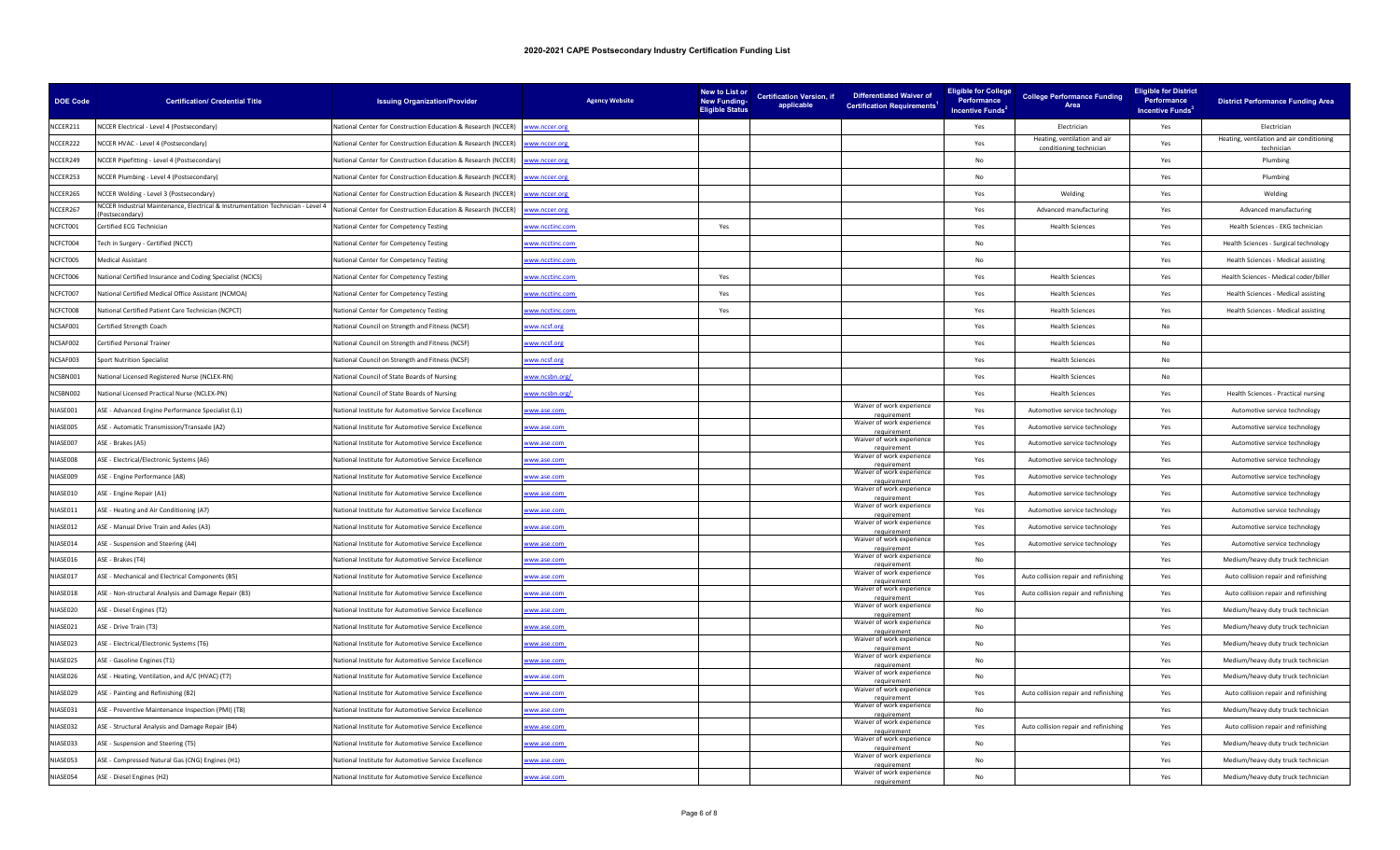| <b>DOE Code</b> | <b>Certification/ Credential Title</b>                          | <b>Issuing Organization/Provider</b>                           | <b>Agency Website</b> | New to List or<br><b>New Funding-</b><br><b>Eligible Status</b> | <b>Certification Version, if</b><br>applicable | <b>Differentiated Waiver of</b><br><b>Certification Requirements<sup>1</sup></b> | <b>Eligible for College</b><br>Performance<br>Incentive Funds <sup>2</sup> | <b>College Performance Funding</b><br>Area | <b>Eligible for District</b><br>Performance<br>Incentive Funds <sup>3</sup> | <b>District Performance Funding Area</b>                        |
|-----------------|-----------------------------------------------------------------|----------------------------------------------------------------|-----------------------|-----------------------------------------------------------------|------------------------------------------------|----------------------------------------------------------------------------------|----------------------------------------------------------------------------|--------------------------------------------|-----------------------------------------------------------------------------|-----------------------------------------------------------------|
| NIASE055        | ASE - Drive Train (H3)                                          | lational Institute for Automotive Service Excellence           | ww.ase.com            |                                                                 |                                                | Waiver of work experience                                                        | No                                                                         |                                            | Yes                                                                         | Medium/heavy duty truck technician                              |
| NIASE056        | ASE - Brakes (H4)                                               | National Institute for Automotive Service Excellence           | vww.ase.com           |                                                                 |                                                | Waiver of work experience<br>requirement                                         | No                                                                         |                                            | Yes                                                                         | Medium/heavy duty truck technician                              |
| NIASE057        | ASE - Suspension and Steering (H5)                              | <b>Vational Institute for Automotive Service Excellence</b>    | ww.ase.com            |                                                                 |                                                | Waiver of work experience                                                        | No                                                                         |                                            | Yes                                                                         | Medium/heavy duty truck technician                              |
| NIASE058        | ASE - Electrical/Electronic Systems (H6)                        | National Institute for Automotive Service Excellence           | www.ase.com           |                                                                 |                                                | Waiver of work experience                                                        | No                                                                         |                                            | Yes                                                                         | Medium/heavy duty truck technician                              |
| NIASE059        | ASE - Heating Ventilation and Air Conditioning (HVAC) (H7)      | lational Institute for Automotive Service Excellence           | ww.ase.com            |                                                                 |                                                | Waiver of work experience                                                        | No                                                                         |                                            | Yes                                                                         | Medium/heavy duty truck technician                              |
| NIASE060        | ASE - Preventive Maintenance and Inspection (PMI) (H8)          | National Institute for Automotive Service Excellence           | www.ase.com           |                                                                 |                                                | Waiver of work experience                                                        | <b>No</b>                                                                  |                                            | Yes                                                                         | Medium/heavy duty truck technician                              |
| NIASE061        | ASE - Alternate Fuels (F1)                                      | National Institute for Automotive Service Excellence           | ww.ase.com            |                                                                 |                                                | Waiver of work experience                                                        | Yes                                                                        | Automotive service technology              | Yes                                                                         | Automotive service technology                                   |
| NIASE071        | ASE - Light Vehicle Diesel Engines (A9)                         | National Institute for Automotive Service Excellence           | www.ase.com           |                                                                 |                                                | Waiver of work experience<br>requirement                                         | Yes                                                                        | Automotive service technology              | Yes                                                                         | Automotive service technology                                   |
| NIFMS003        | NIMS Machining Level II - EDM - Plunge                          | National Institute for Metalworking Skills (NIMS)              | www.nims-skills.org   |                                                                 |                                                |                                                                                  | Yes                                                                        | Advanced manufacturing                     | Yes                                                                         | Advanced manufacturing                                          |
| NIFMS004        | NIMS Machining Level II - EDM - Wire                            | National Institute for Metalworking Skills (NIMS)              | ww.nims-skills.org    |                                                                 |                                                |                                                                                  | Yes                                                                        | Advanced manufacturing                     | Yes                                                                         | Advanced manufacturing                                          |
| NIFMS007        | NIMS Machining Level II - Manual Milling Skills II              | National Institute for Metalworking Skills (NIMS)              | ww.nims-skills.org    |                                                                 |                                                |                                                                                  | Yes                                                                        | Advanced manufacturing                     | Yes                                                                         | Advanced manufacturing                                          |
| NIFMS012        | NIMS Machining Level II - Grinding Skills II                    | National Institute for Metalworking Skills (NIMS)              | ww.nims-skills.org    |                                                                 |                                                |                                                                                  | Yes                                                                        | Advanced manufacturing                     | Yes                                                                         | Advanced manufacturing                                          |
| NIFMS018        | NIMS Machining Level II - Drill Press Skills II                 | National Institute for Metalworking Skills (NIMS)              | www.nims-skills.org   |                                                                 |                                                |                                                                                  | Yes                                                                        | Advanced manufacturing                     | Yes                                                                         | Advanced manufacturing                                          |
| NIFMS019        | NIMS Machining Level II - CNC Milling Skills II                 | lational Institute for Metalworking Skills (NIMS)              | ww.nims-skills.org    |                                                                 |                                                |                                                                                  | Yes                                                                        | Advanced manufacturing                     | Yes                                                                         | Advanced manufacturing                                          |
| NIFMS020        | NIMS Machining Level II - CNC Turning Skills II                 | National Institute for Metalworking Skills (NIMS)              | ww.nims-skills.org    |                                                                 |                                                |                                                                                  | Yes                                                                        | Advanced manufacturing                     | Yes                                                                         | Advanced manufacturing                                          |
| NIFMS021        | NIMS Industrial Technology Maintenance Level 1 Bundle (9 Exams) | National Institute for Metalworking Skills                     | ww.nims-skills.org    |                                                                 |                                                |                                                                                  | Yes                                                                        | <b>Advanced Manufacturing</b>              | Yes                                                                         | <b>Advanced Manufacturing</b>                                   |
| NJATC001        | NJATC Electrical - Level 5                                      | National Joint Apprenticeship and Training Committee           | www.njatc.org         |                                                                 |                                                |                                                                                  | Yes                                                                        | Electrician                                | Yes                                                                         | Electrician                                                     |
| NMTCB001        | Certified Nuclear Medicine Technologist                         | Nuclear Medicine Technology Certification Board                | ww.nmtcb.org/         |                                                                 |                                                |                                                                                  | Yes                                                                        | <b>Health Sciences</b>                     | No                                                                          |                                                                 |
| NMTCB002        | Computed Tomography (CT)                                        | Nuclear Medicine Technology Certification Board                | ww.nmtcb.org/         |                                                                 |                                                |                                                                                  | Yes                                                                        | <b>Health Sciences</b>                     | No                                                                          |                                                                 |
| NNCCO001        | Certified Clinical Hemodialysis Technician                      | <b>Nephrology Nursing Certification Commission</b>             | ww.nncc-exam.org/     |                                                                 |                                                |                                                                                  | Yes                                                                        | <b>Health Sciences</b>                     | Yes                                                                         | Health Sciences - Clinical hemodialysis technician              |
| NRFMT001        | mergency Medical Technician (EMT)                               | National Registry of Emergency Medical Technicians             | www.nremt.org         |                                                                 |                                                |                                                                                  | Yes                                                                        | <b>Health Sciences</b>                     | Yes                                                                         | Health Sciences - Emergency medical technician<br>and paramedic |
| NSTSA001        | Certified Surgical Technologist (CST)                           | National Board of Surgical Technologist and Surgical Assisting | ww.nbstsa.org         |                                                                 |                                                |                                                                                  | Yes                                                                        | <b>Health Sciences</b>                     | Yes                                                                         | Health Sciences - Surgical technology                           |
| NSTSA002        | Certified Surgical First Assistant (CSFA)                       | lational Board of Surgical Technologist and Surgical Assisting | ww.nbstsa.org         |                                                                 |                                                |                                                                                  | Yes                                                                        | <b>Health Sciences</b>                     | No                                                                          |                                                                 |
| ORACL001        | Oracle Certified Associate (OCA): Database                      | <b>Oracle Corporation</b>                                      | ww.oracle.com         |                                                                 |                                                |                                                                                  | Yes                                                                        | Network support services                   | Yes                                                                         | Network support services                                        |
| ORACL002        | Oracle Certified Professional (OCP): Database                   | Oracle Corporation                                             | ww.oracle.com         |                                                                 |                                                |                                                                                  | Yes                                                                        | Network support services                   | Yes                                                                         | Network support services                                        |
| ORACL003        | Oracle Certified Master (OCM): Database                         | Oracle Corporation                                             | www.oracle.com        |                                                                 |                                                |                                                                                  | Yes                                                                        | Network support services                   | Yes                                                                         | Network support services                                        |
| ORACL004        | Oracle Certified Associate (OCA): Java Programmer               | Oracle Corporation                                             | ww.oracle.com         |                                                                 |                                                |                                                                                  | Yes                                                                        | Computer programming                       | Yes                                                                         | Computer programming                                            |
| ORACL005        | Oracle Certified Professional (OCP): Java Programmer            | <b>Oracle Corporation</b>                                      | www.oracle.com        |                                                                 |                                                |                                                                                  | Yes                                                                        | Computer programming                       | Yes                                                                         | Computer programming                                            |
| ORACL006        | Oracle Certified Master (OCM): Java Developer                   | Oracle Corporation                                             | ww.oracle.com         |                                                                 |                                                |                                                                                  | Yes                                                                        | Computer programming                       | Yes                                                                         | Computer programming                                            |
| PROSO003        | Certified Internet Web (CIW) E-Commerce Specialist              | <b>Certification Partners</b>                                  | ww.ciwcertified.com   |                                                                 |                                                |                                                                                  | Yes                                                                        | Network support services                   | Yes                                                                         | Network support services                                        |
| ROSO006         | Certified Internet Web (CIW) Database Design Specialist         | Certification Partners                                         | ww.ciwcertified.com   |                                                                 |                                                |                                                                                  | Yes                                                                        | Network support services                   | Yes                                                                         | Network support services                                        |
| ROSO010         | Certified Internet Web (CIW) Web Security Professional          | <b>Certification Partners</b>                                  | ww.ciwcertified.com   |                                                                 |                                                |                                                                                  | Yes                                                                        | Cybersecurity                              | Yes                                                                         | Cybersecurity                                                   |
| ROSO017         | Certified Internet Web (CIW) JavaScript Specialist              | <b>Certification Partners</b>                                  | ww.ciwcertified.com   |                                                                 |                                                |                                                                                  | Yes                                                                        | Computer programming                       | Yes                                                                         | Computer programming                                            |
| PROSO019        | Certified Internet Web (CIW) Perl Specialist                    | <b>Certification Partners</b>                                  | ww.ciwcertified.com   |                                                                 |                                                |                                                                                  | Yes                                                                        | Computer programming                       | Yes                                                                         | Computer programming                                            |
| PROSO021        | Certified Internet Web (CIW) Web Design Professional            | <b>Certification Partners</b>                                  | ww.ciwcertified.com   |                                                                 |                                                |                                                                                  | Yes                                                                        | Computer programming                       | Yes                                                                         | Computer programming                                            |
| PROSO022        | Certified Internet Web (CIW) Web Design Specialist              | <b>Certification Partners</b>                                  | ww.ciwcertified.com   |                                                                 |                                                |                                                                                  | Yes                                                                        | Computer programming                       | Yes                                                                         | Computer programming                                            |
| ROSO023         | Certified Internet Web (CIW) Web Development Professional       | <b>Certification Partners</b>                                  | ww.ciwcertified.com   |                                                                 |                                                |                                                                                  | Yes                                                                        | Computer programming                       | Yes                                                                         | Computer programming                                            |
| PROSO026        | Certified Internet Web (CIW) Web Security Specialist            | <b>Certification Partners</b>                                  | ww.ciwcertified.com   |                                                                 |                                                |                                                                                  | Yes                                                                        | Cybersecurity                              | Yes                                                                         | Cybersecurity                                                   |
| PROSO027        | Certified Internet Web (CIW) Advanced HTML5 & CSS3 Specialist   | <b>Certification Partners</b>                                  | vww.ciwcertified.com  |                                                                 |                                                |                                                                                  | Yes                                                                        | Computer programming                       | Yes                                                                         | Computer programming                                            |
| PTCBD001        | Pharmacy Technician                                             | Pharmacy Technician Certification Board                        | www.ptcb.org/         |                                                                 |                                                |                                                                                  | Yes                                                                        | Health Sciences - Pharmacy technicial      | Yes                                                                         | Health Sciences - Pharmacy technician                           |